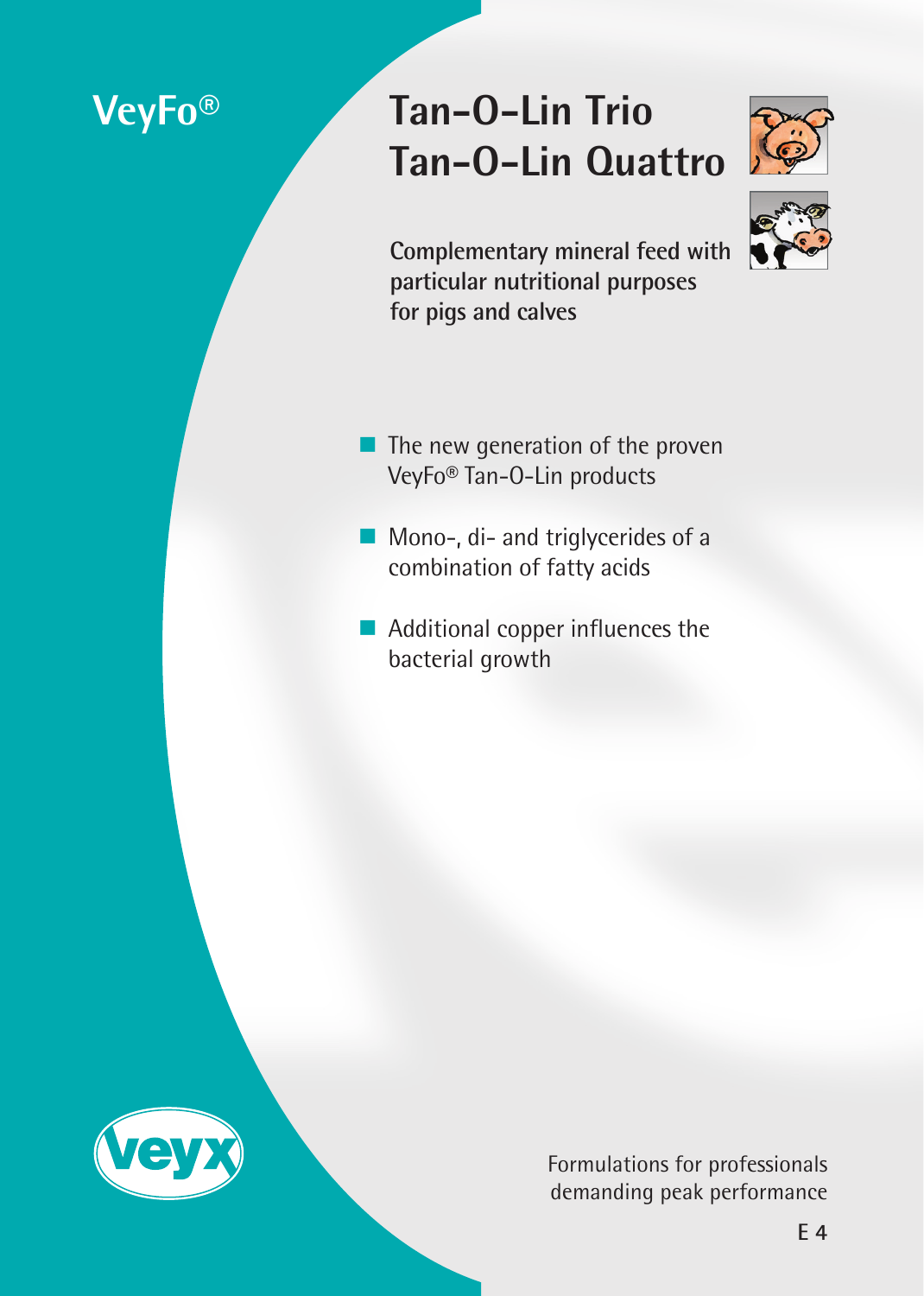# **Product characteristics**

VeyFo® Tan-O-Lin Trio and VeyFo® Tan-O-Lin Quattro are formulated with finely coordinated components meeting the requirements of four particular nutritional purposes. Both products have been designed according to the list of intended uses of animal feed for the particular nutritional purposes

#### **Support of regeneration of hooves, trotters and skin Support for nutritional imbalances in dietary transition Support weaning and Support the regeneration of the skin and appendages.**

The provision of zinc is an essential nutritional characteristic for these particular nutritional purposes. VeyFo® Tan-O-Lin Trio and VeyFo® Tan-O-Lin Quattro both contain ZnoCodin. That part of the utilised zinc reaching the small intestine as zinc oxide releases the essential share of zinc ions there. The zinc ions arrive at the intestinal epithelial cells which act as connective tissues and are forwarded from there to other epithelial skin cells of the body such as the dermis of hooves and claws.

A selection of further essential components, such as bentonite, inulin from chicory as well as mono-, di- and triglycerides of a combination of butyric, propionic, heptanoic, caprylic, capric and lauric acid, essentially contributes to the stabilisation of the gut.

Furthermore, the products comprise scondary metabolites of plant oils which have an appetising effect and increase the feed acceptance.

VeyFo<sup>®</sup> Tan-O-Lin Quattro, in addition, contains refined copper oxide "Vey Cuxid" which influences bacterial growth and acts as an additional component for the stabilisation of the gut health.

# **Effective combination of fatty acids**

Both products contain mono-, di- and triglycerides of the butyric and mono-lauric acid which have long-proven benefits and, in combination, have a protective effect on the gut microbiome.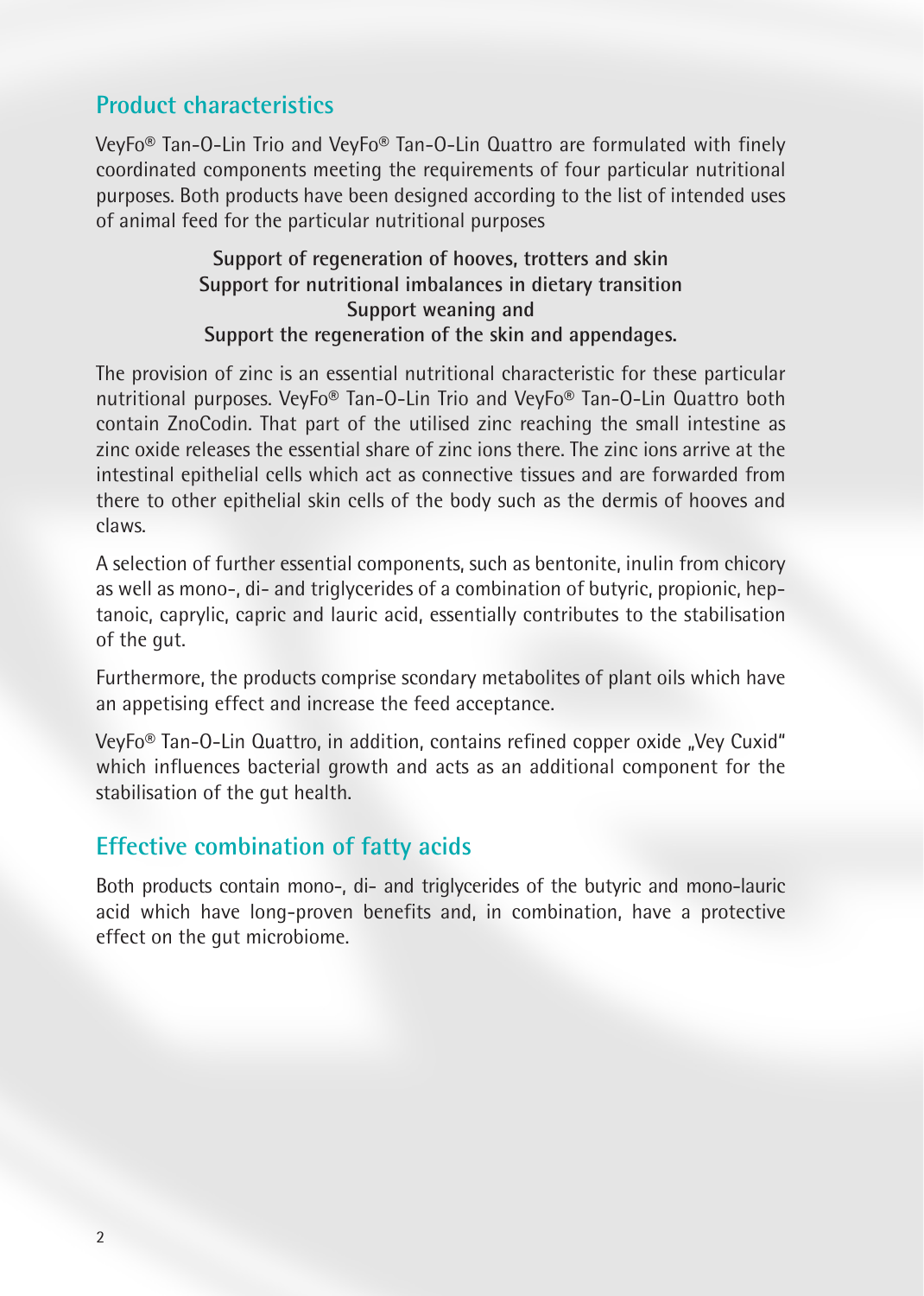| VeyFo <sup>®</sup> Tan-O-Lin Trio                                                                                 | VeyFo <sup>®</sup> Tan-O-Lin Quattro                                                                              |  |
|-------------------------------------------------------------------------------------------------------------------|-------------------------------------------------------------------------------------------------------------------|--|
|                                                                                                                   |                                                                                                                   |  |
| Zinc oxide to support the regeneration of<br>hooves, trotters and skin                                            | Zinc oxide to support the regeneration of<br>hooves, trotters and skin                                            |  |
| Bentonite promotes the removal of toxins and<br>stabilises the gut                                                | Bentonite promotes the removal of toxins and<br>stabilises the gut                                                |  |
| Mono-, di- and triglycerides of a combination<br>of fatty acids have a protective effect on the<br>qut microbiome | Mono-, di- and triglycerides of a combination<br>of fatty acids have a protective effect on the<br>qut microbiome |  |
|                                                                                                                   | Additional copper influences bacterial growth<br>and stabilises gut health                                        |  |
| Secondary metabolites of plant oils increase the feed acceptance                                                  |                                                                                                                   |  |
| Reduction of pH in the stomach                                                                                    |                                                                                                                   |  |
| For pigs and calves                                                                                               | For pigs                                                                                                          |  |

# **Conception / table of components essential for the nutritional purpose\***

|                                                                 | VeyFo <sup>®</sup> Tan-O-Lin<br><b>Trio</b> | VeyFo <sup>®</sup> Tan-O-Lin<br><b>Quattro</b> |
|-----------------------------------------------------------------|---------------------------------------------|------------------------------------------------|
| Mono-, di- and triglycerides of butyric and<br>mono-lauric acid | $> 23\%$                                    | $> 23\%$                                       |
| Zinc oxide                                                      | 98,680 mg (equiv to<br>75,000 mg zinc)      | 98,680 mg (equiv to<br>75,000 mg zinc)         |
| Copper oxide                                                    |                                             | 55,000 mg (equiv to<br>40,000 mg copper)       |
| Bentonite                                                       | 200,000 mg                                  | 200,000 mg                                     |
| Calcium                                                         | 13.00 %                                     | 13.00 %                                        |
| Natrium                                                         | $2.00\%$                                    | $2.00\%$                                       |
| Phosphorus                                                      | $1.00\%$                                    | 1.00 %                                         |
| Magnesium                                                       | 0.80%                                       | 0.80%                                          |
| Lysine                                                          | $0.00\%$                                    | $0.00\%$                                       |

<sup>\*</sup>Details on composition, ingredients and additives are indicated on the label. Recommended dosages are provided on the product information which is included in each package.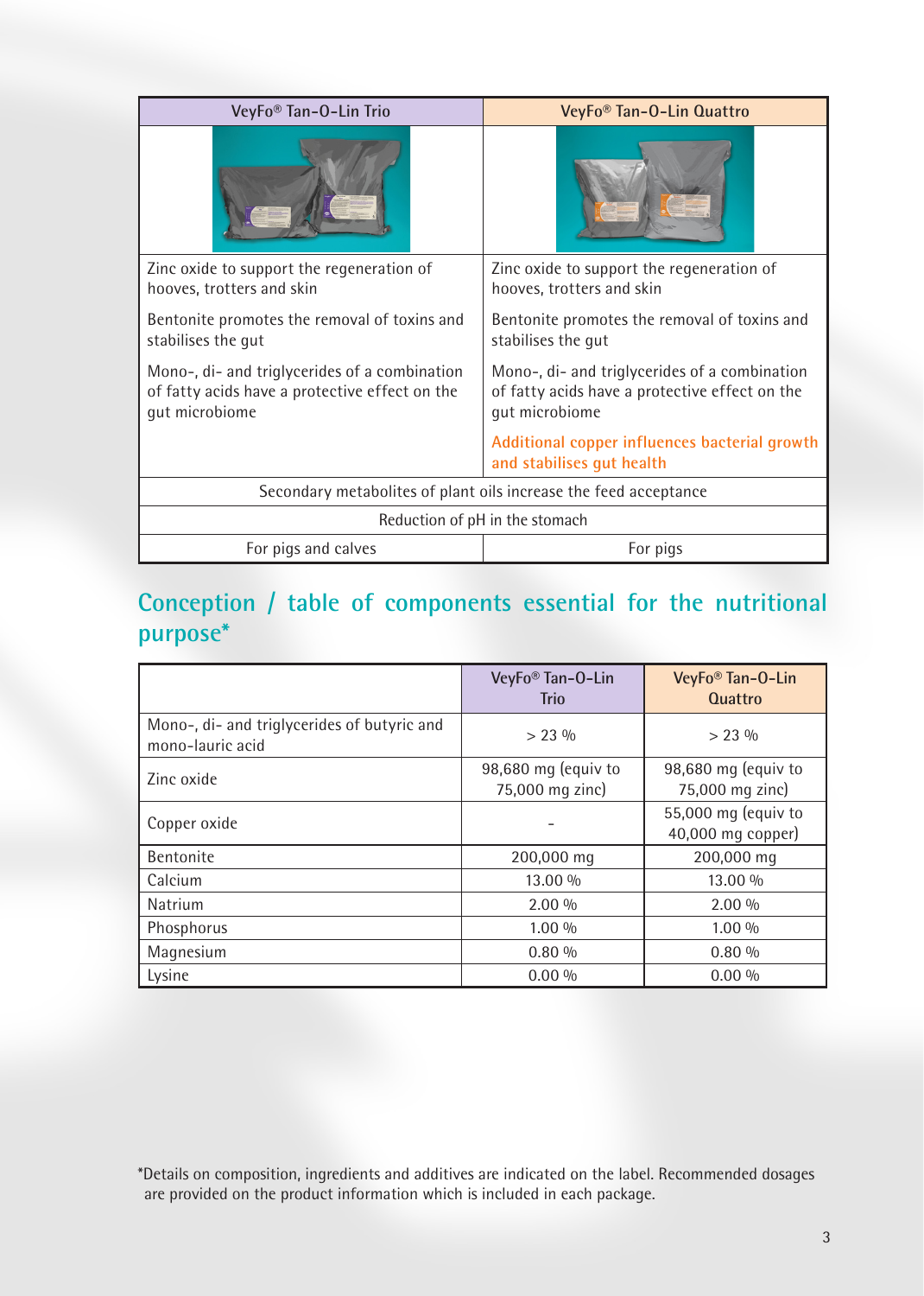# **Feeding concepts tailored to the requirements of the individual species - recommendations for use and dosage**

#### **VeyFo® Tan-O-Lin Trio**

Due to its particular nutritional purposes, the product contains zinc and bentonite in a concentration higher than the relevant fixed maximum contents in complete feeds.

It must be ensured that the legal maximum contents of

- 150 mg zinc/kg complete feed for piglets and sows,
- 180 mg zinc/kg for calves and

- 20,000 mg bentonite/kg for all species (referred to 88 % of the dry matter) are complied with.

Due to its increased zinc content, the product may be mixed into complete feed or fed with the daily ration only at a maximum of 20 % to piglets and sows and at a maximum rate of 24 % to calves.

#### **VeyFo® Tan-O-Lin Quattro**

Due to its particular nutritional purposes, the product contains zinc, copper and bentonite in a concentration higher than the relevant fixed maximum contents in complete feeds.

It must be ensured that the legal maximum contents of

- 150 mg zinc/kg complete feed for piglets,
- 150 mg/kg copper complete feed for suckling piglets up to 4 weeks after weaning,
- 100 mg/kg complete feed for piglets up to 8 weeks after weaning and

- 20,000 mg bentonite/kg for all species (referred to 88 % of the dry matter) are complied with.

Due to its increased zinc and copper content, the product may be mixed into complete feed or fed with the daily ration only at a maximum of 20 %.

**Feeding concepts tailored to the requirements of the individual species and detailed dosage recommendations are included in the relevant package leaflets.**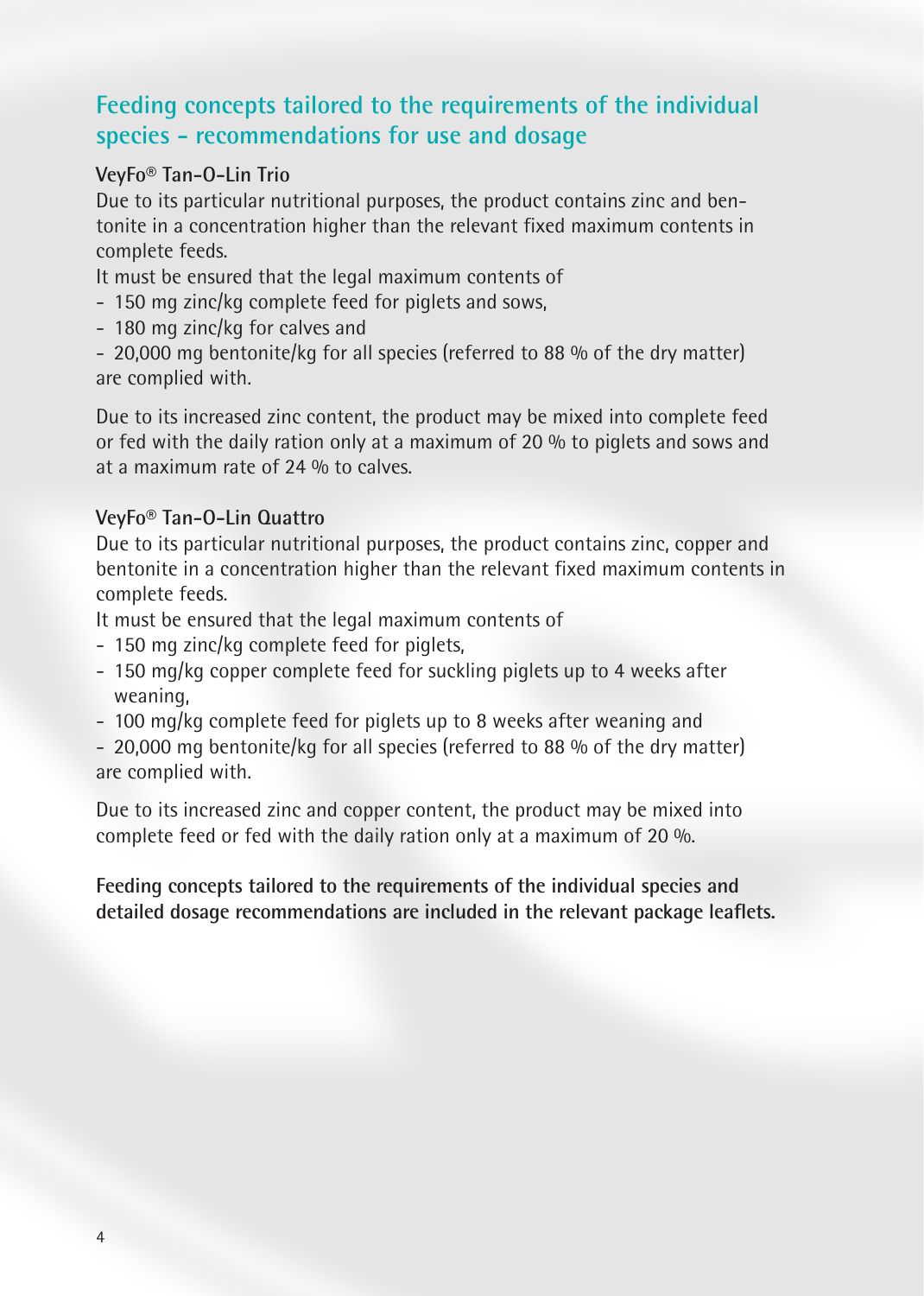# **With regard to the nutritional physiological role and biological dietetic functions of the individual nutrients, the following information has been extracted from the technical literature.**

**Bentonite** is a clay mineral that usually forms from weathering of volcanic ash. Caused by its structure and geology and depending on its rate of montmorillonite, the material has an extremely large surface, which is negatively charged, and is therefore capable of absorbing harmful substances. Bentonite offers an exceptionally high absorption capacity und ensures removal of toxins from the gut, at the same time providing a huge area for beneficial bacteria to populate. Bentonite promotes the functions of the intestinal flora and thus stabilises normal physiological digestion.

**Butyric acid** and its derivates are the most important energy sources of the intestinal epithelium. They have a benefical effect on intestinal health and influence *E. coli*, salmonella, lawsonia and brachyspira. Moreover, butyric acid provides an important energy source for the growth of intestinal villi.

**Copper (Cu)** belongs to the group of trace elements. In interaction with iron, it is involved in the formation of hemoglobin and myoglobin. It is a component of enzymes and plays an important role in skeletal growth and pigmentation. Symptoms of copper deficiency may be retarded growth, skeletal development disorders, nervous system dysfunction, reproductive disorders, and anaemia. In case of copper deficiency, protein synthesis may be affected, too.

**Mono-lauric acid** is a component of the medium-chain triglycerides, also known as MCT (medium-chain triglycerides) or MCFA (medium-chain fatty acids). Its name is derived from the Latin name Laurus nobilis that stands for laurel. Research on lauric acid and its characteristics has been conducted since the 1960s. Its protective effect on the physiological microbiome has been scientifically confirmed. It is important to know that it is the monoglycerides which are effective, i.e. the monolaurin.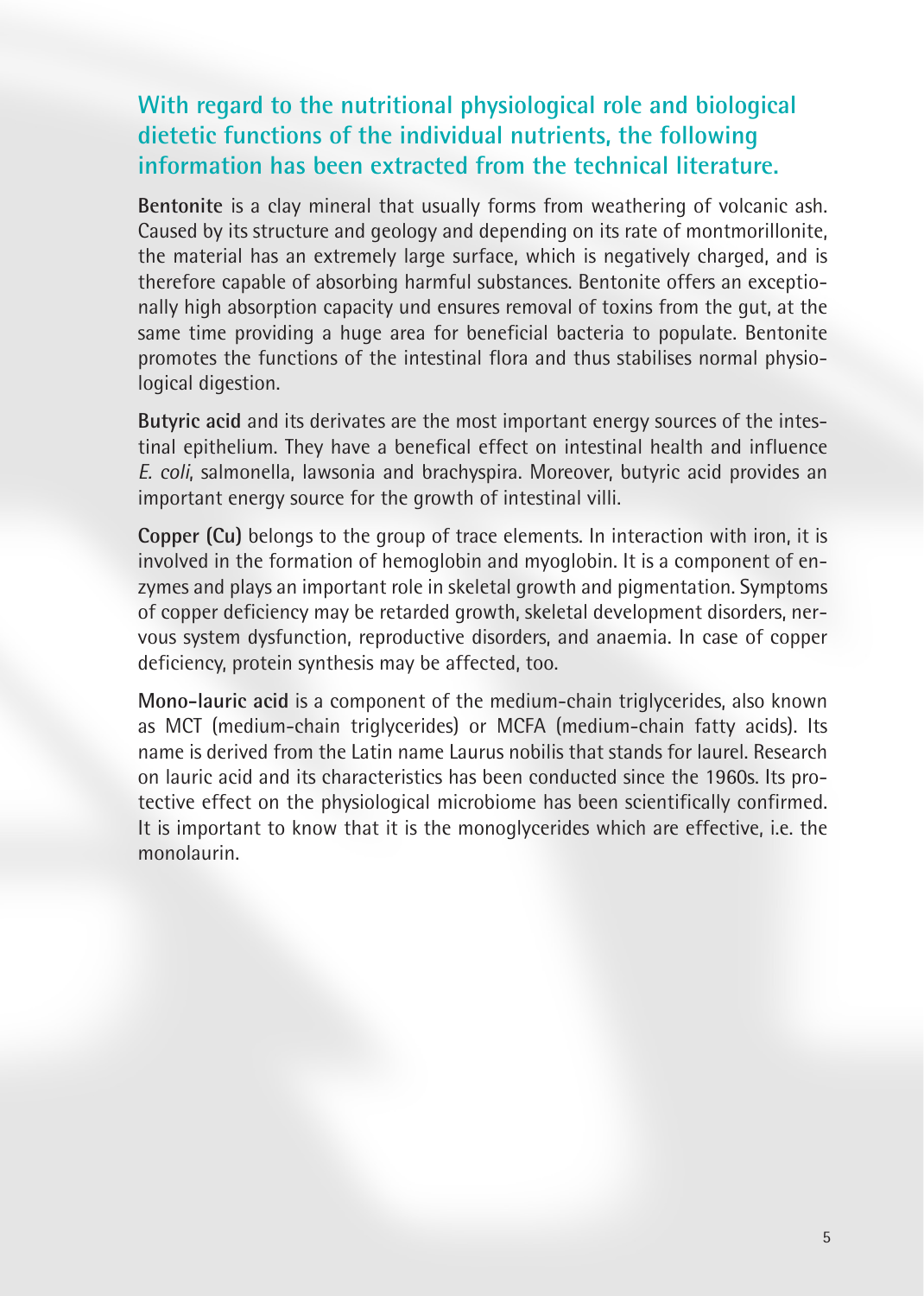**Zinc (Zn)** is an essential trace element and as such a component of various enzymes and of the hormone insulin. It has various important functions in the metabolism: It plays a key role in the sugar, protein and fat metabolism and is involved in the formation of cells and growth. Zinc has an influence on the metabolism of the intestinal cells. It promotes the microbial eubiosis, has absorbing as well as astringent effects and thus positively influences the regeneration processes. In 2004, WHO and UNICEF gave opinions on the treatment of active digestive disorders in which they recommended the supplementation of zinc and oral rehydration solutions. A deficiency in zinc results in retarded growth and in reduced feed intake. Skin and epithelial damages are also being observed. Its function in the development and regeneration of tissue in the health of hooves and claws is of paramount importance. Zinc also plays a major role in the formation of the protein keratin which is particularly relevant for the udder health. Keratin forms a wax-like protective film in the teat canal a large part of which must be regenerated after each milking. If this is not achieved, the risk of infection increases since bacteria may easily penetrate. Hence, zinc is also essential for the prevention of mastitis.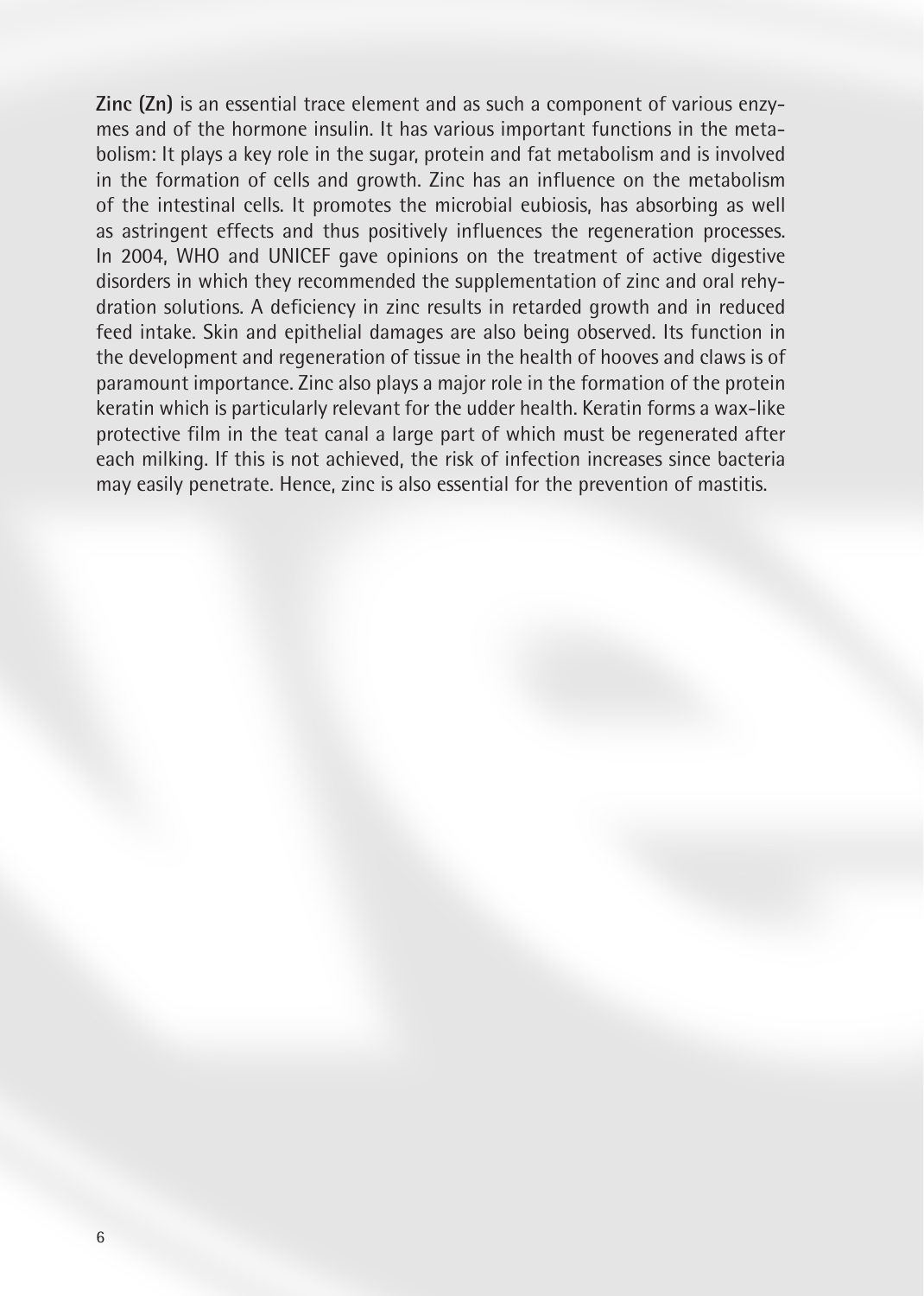## **Package sizes**

Bag of 5 kg Bag of 12,5 kg

### **Notes**

Keep out of the reach and sight of children and protect from light. Close package tightly after initial opening.

Persons who are sensitive to the inhalation of fine dust are recommended to wear a dusk mask when handling the products.

To achieve a clear separation from our veterinary medicines and care products, all our feed specialities that are subject to the feedstuff law - as the present ones are exclusively marketed and labelled under the umbrella brand "VeyFo®". They are no medicinal products and need not to be entered into the stable treatment diary.

The information given in this product brochure corresponds to the state of knowledge upon completion. Please read the package leaflets prior to using the products.